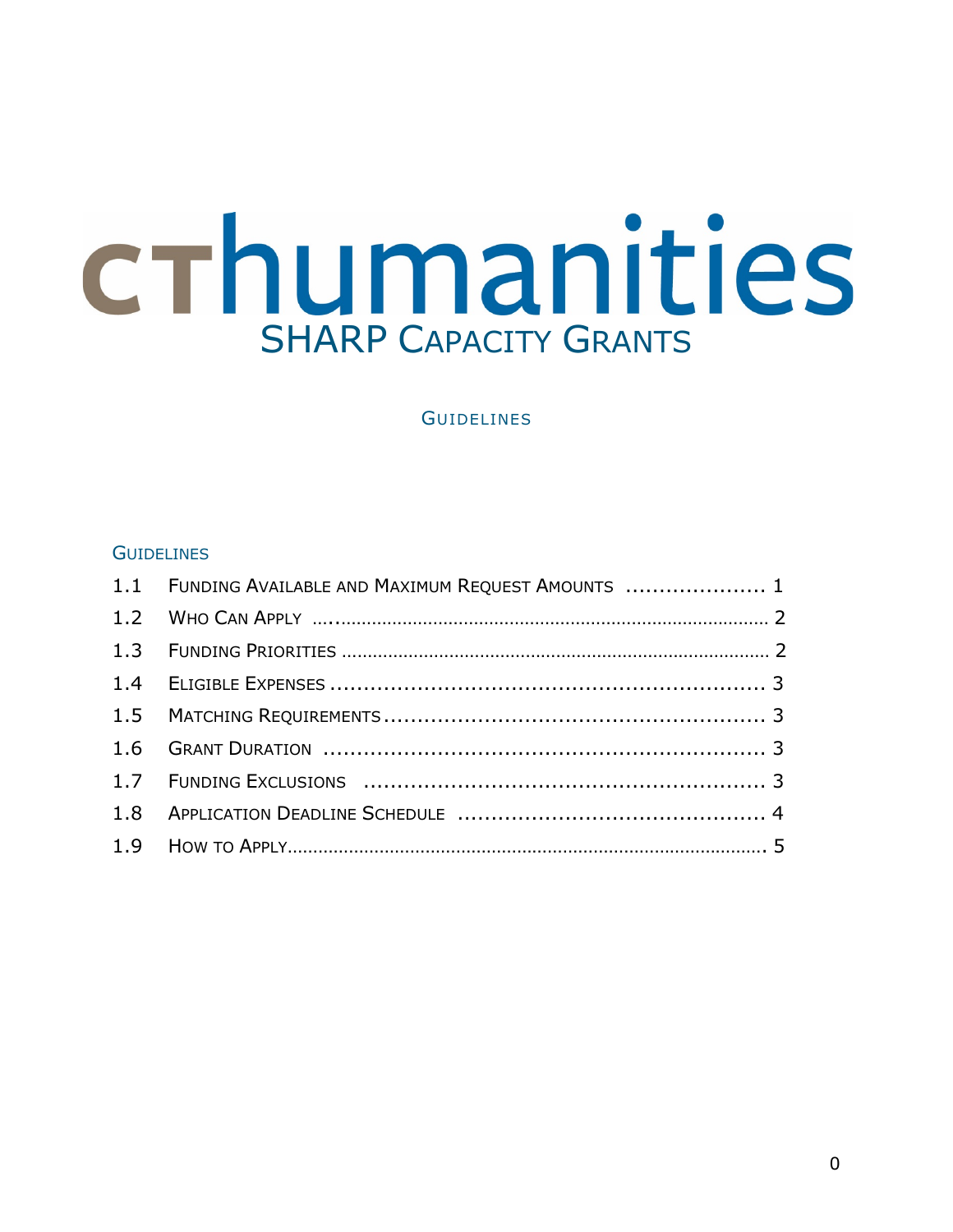# **GUIDELINES**

CT Humanities (CTH) SHARP (Sustaining the Humanities through the American Rescue Plan) Capacity Grants are designed to assist humanities organizations and other cultural institutions prevent, prepare for, respond to, and recover from the coronavirus pandemic.

Funding for CTH SHARP Capacity Grants has been provided by the [National Endowment for](http://neh.gov/)  [the Humanities \(NEH\)](http://neh.gov/) as part of the American Rescue Plan (ARP) and the NEH Sustaining the Humanities through the American Rescue Plan (SHARP) initiative.

CTH SHARP Capacity Grants are competitive project grants constructed to help [humanities](https://cthumanities.org/our-story/what-are-the-humanities/) organizations improve their ability to continue to thrive and serve their communities at this stage of the pandemic. Funding may be requested for items including, but not limited to:

- Bring back staff that were released due to the pandemic
- Hire additional staff
- Diversify staff
- Hire contractors
- Board assessments and training
- Improve IT/ online presence
- Strategic planning
- Marketing assessments and planning
- Audience assessments
- Financial assessments and planning
- Development (fundraising) assessments and planning
- Collections assessments and planning
- Interpretive assessments and planning
- Inclusivity, diversity, equity, and access assessments, planning, and training
- Technology assessments and planning
- Make collections more accessible
- Increase ability to serve audiences digitally (software, hardware, training)

All requested project activities must assist humanities organizations and other cultural institutions prevent, prepare for, respond to, and recover from the coronavirus pandemic.

#### 1.1 FUNDING AVAILABLE AND MAXIMUM REQUEST AMOUNTS

Connecticut Humanities will be re-granting a total of \$640,000 in ARP funding to non-profit humanities organizations across Connecticut. The maximum grant request amount is \$10,000.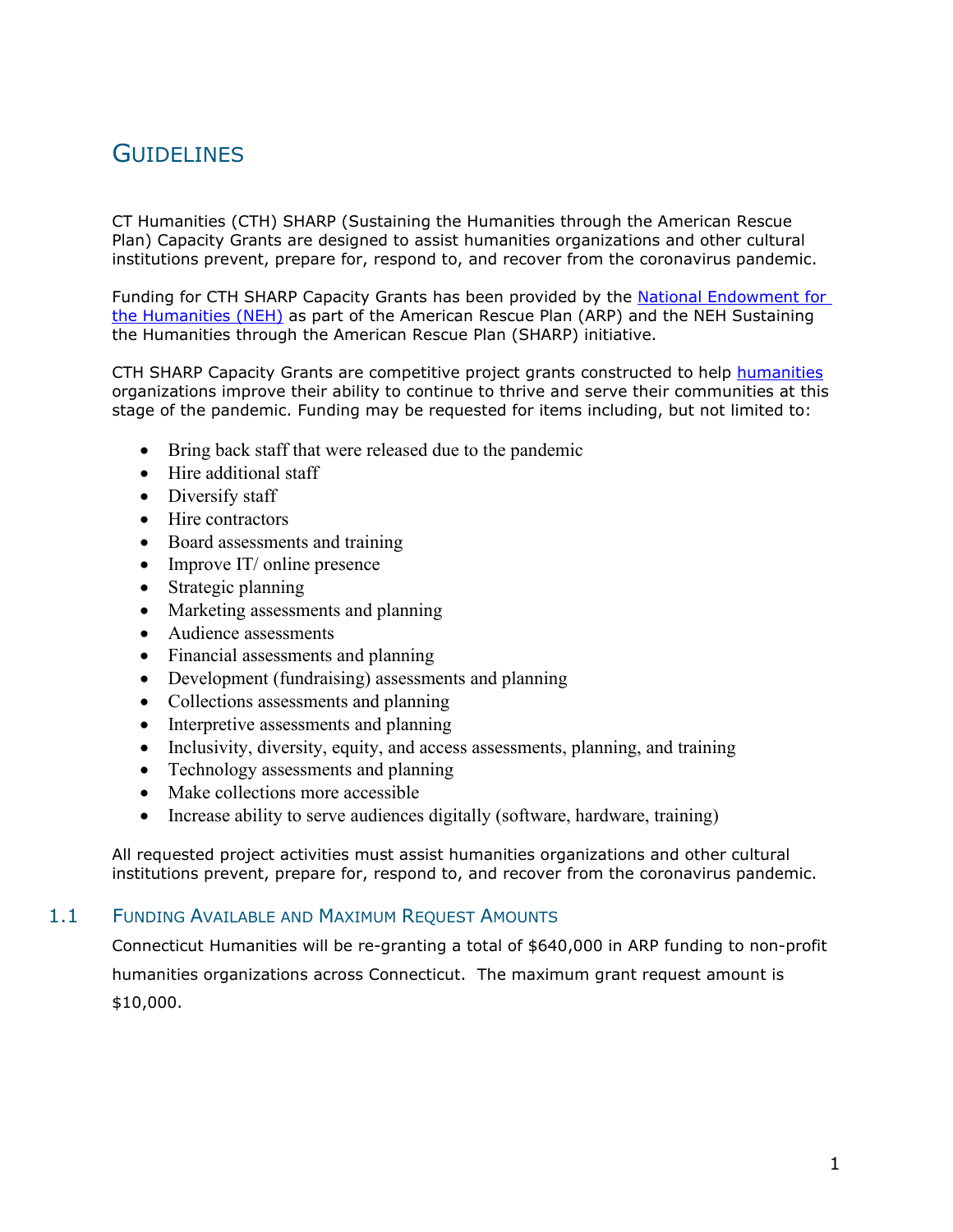# 1.2 WHO CAN APPLY?

An applicant organization must:

- Be incorporated in the state of Connecticut for at least one year as a  $501(c)(3)$ nonprofit organization governed by a board of directors that meets regularly OR be a Connecticut-based, municipal-run organization OR be a Connecticut-based federally recognized tribe;
- Provide [humanities-](https://cthumanities.org/our-story/what-are-the-humanities/) and/or culture-based projects and activities for the general public (i.e., museums, historical societies, libraries, cultural centers, and other organizations that offer activities such as exhibitions, public programs, or walking tours to the public);
- Have a core mission, vision, focus, and legal purpose, as stated in their Articles of Incorporation and Bylaws, that articulates a commitment to conduct humanities and/or cultural activities;
- Expend at least 51 percent of their annual fiscal expenditures is allocated specifically to support humanities and cultural activities, programming, services, or initiatives;
- Be in compliance with all terms and conditions of previous Connecticut Humanities grants.

The following are not eligible for funding:

- For-profit organizations
- Individuals
- Agencies of the state of Connecticut, including state universities, state parks and state historic sites
- Organizations whose mission falls outside of the humanities and the humanistic social sciences (including the creation or performance of art; creative writing, autobiographies, memoirs, and creative nonfiction; and quantitative social science research or policy studies)
- Organizations not in compliance with terms and conditions of previous Connecticut Humanities grants

# 1.3 FUNDING PRIORITIES

Connecticut Humanities will prioritize funding based upon:

- Project's likelihood to help the applicant organization prevent, prepare for, respond to, and recover from the coronavirus pandemic and improve their ability to continue to thrive and serve their communities at this stage of the pandemic;
- Project's likelihood to help the applicant organization maintain and grow their ability to serve their community and the public, connect K-12 teachers and students to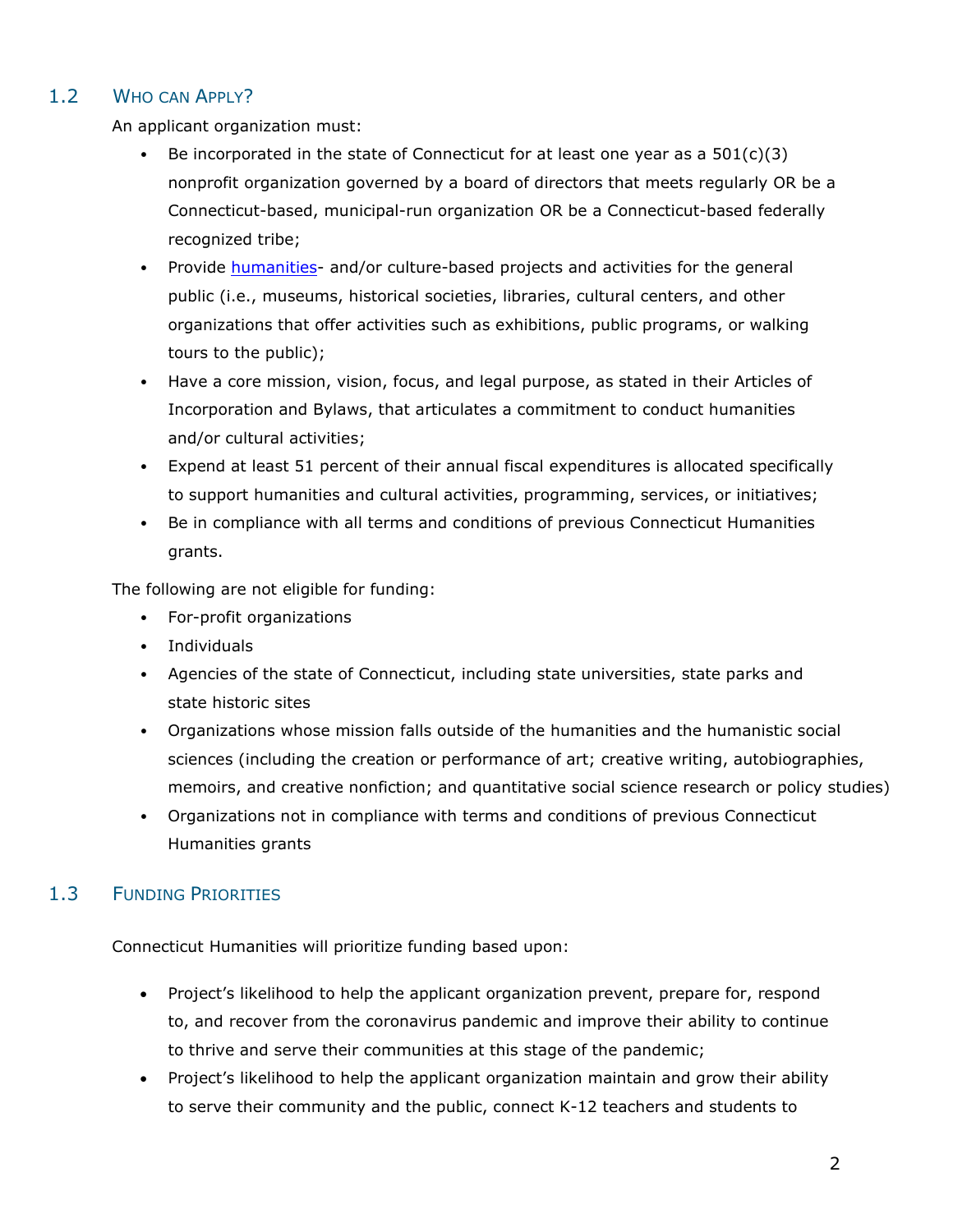strong humanities content, and/or improve their information technology and digital infrastructure;

- Projects that increase equity and inclusion and/or are directed at underserved and minority-serving institutions and organizations;
- Geographic diversity.

# 1.4 ELIGIBLE EXPENSES

- Staff salary and wages for work directly related to the project (full or part time).
- Honoraria and fees for consultants and other outside professionals.
- Purchase or licensing fees for materials that are directly related to project activities. Materials fees may include textbooks, workbooks, and/or download fees for such material.
- IT and digital infrastructure expenses including software and hardware (Note: equipment costs must not exceed 20% of total project cost).
- Other project-related expenses not otherwise prohibited below.

### 1.5 MATCHING REQUIREMENTS

No funding match is required. If organizations are raising additional funds for relief, we may ask for that information in final reports.

#### 1.6 GRANT DURATION

All SHARP Capacity Grant periods are 12 (twelve) months in duration. All grant awards will be assigned a grant period from January 1, 2022, to December 31, 2022. All grant funds must be expended in that period or retroactive to March 15, 2021.

# 1.7 FUNDING EXCLUSIONS

SHARP Capacity Grant Funds may not be used for the following purposes:

- Unallowable expenses as defined in [2 CFR 200 Subpart E -](https://www.ecfr.gov/current/title-2/subtitle-A/chapter-II/part-200#sp2.1.200.e) Cost Principles
- Indirect costs on general operating support subawards
- Overlapping project costs with any other pending or approved application(s) for federal funding and/or approved federal awards
- Funds for activities supported by other non-NEH federal funds
- Competitive regranting
- Cancellation costs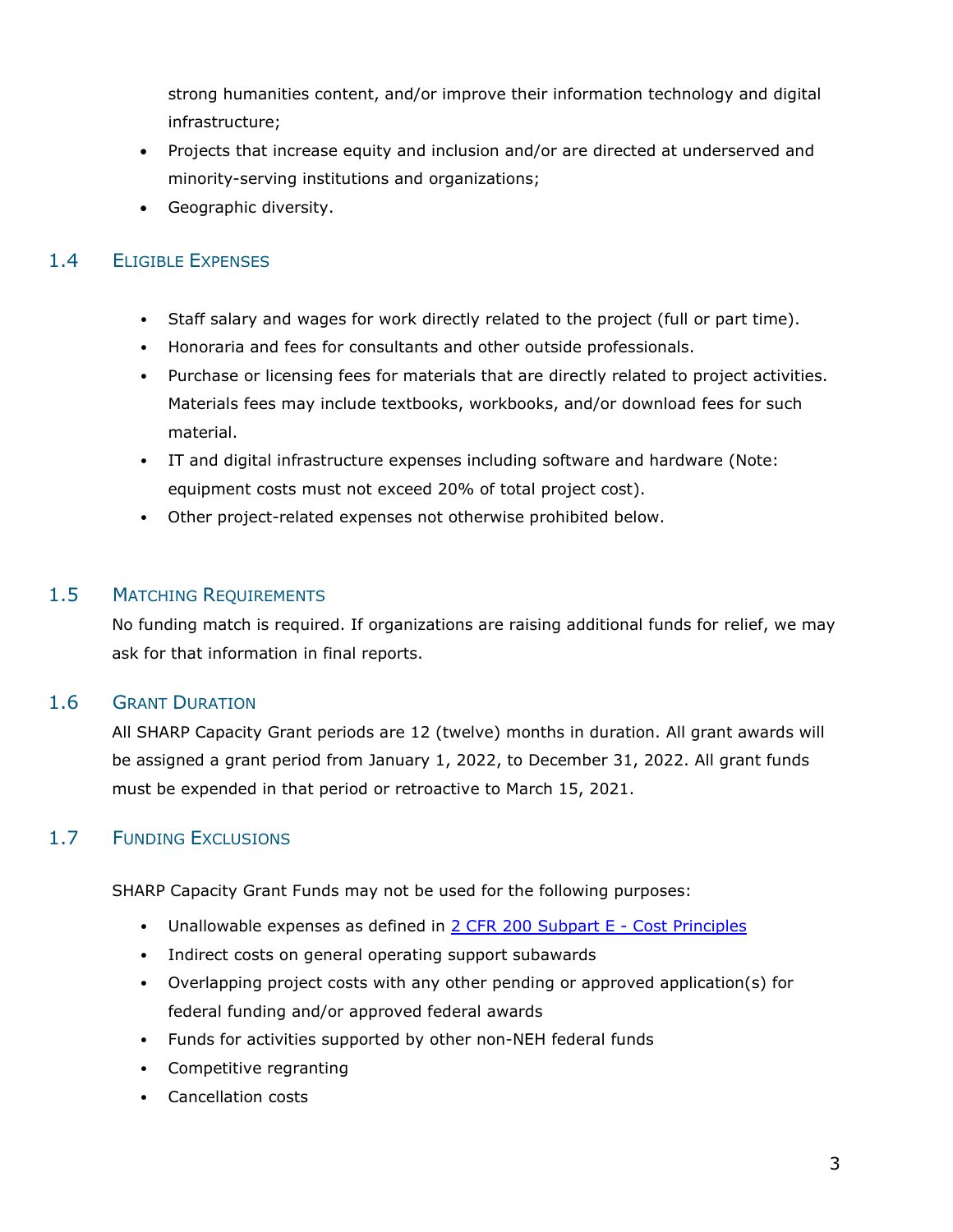- Pre-award costs prior to March 15, 2021
- Equipment costs in excess of 20% of total project costs (equipment is defined as tangible property (including information technology systems) that have a useful life of more than one year and a per-unit acquisition cost of \$5,000 or more)
- Travel (both foreign and domestic)
- Construction, purchase of real property, major alteration and renovation
- Environmental sustainability
- Collections acquisition
- The preservation, organization, or description of materials that are not regularly accessible for research, education, or public programming
- Promotion of a particular political, religious, or ideological point of view
- Advocacy of a particular program of social or political action
- Support of specific public policies or legislation
- Lobbying
- Projects that fall outside of the humanities and the humanistic social sciences (including the creation or performance of art; creative writing, autobiographies, memoirs, and creative nonfiction; and quantitative social science research or policy studies)
- Subawards funded in whole or in part with federal funds to organizations that do not have a universal entity identifier (currently a DUNS number)
- Restoration, rehabilitation or construction of historic sites
- Capital improvements to applicant site and/or facilities
- Purchases of capital equipment, buildings or land
- Book printing or publication
- Endowments
- Individual fellowships, graduate education or university-based projects that require participants to register for academic credit
- Costs associated with social events or fundraising activities
- Purchase of food, alcohol, refreshments or catering services
- Undocumented expenses
- Honoraria, stipends or professional fees for applicant organization's board members
- Honoraria, stipends or professional fees for elected officials or declared candidates seeking public office
- Honoraria, stipends or professional fees for active CTH board members and staff

#### 1.8 APPLICATION DEADLINE SCHEDULE